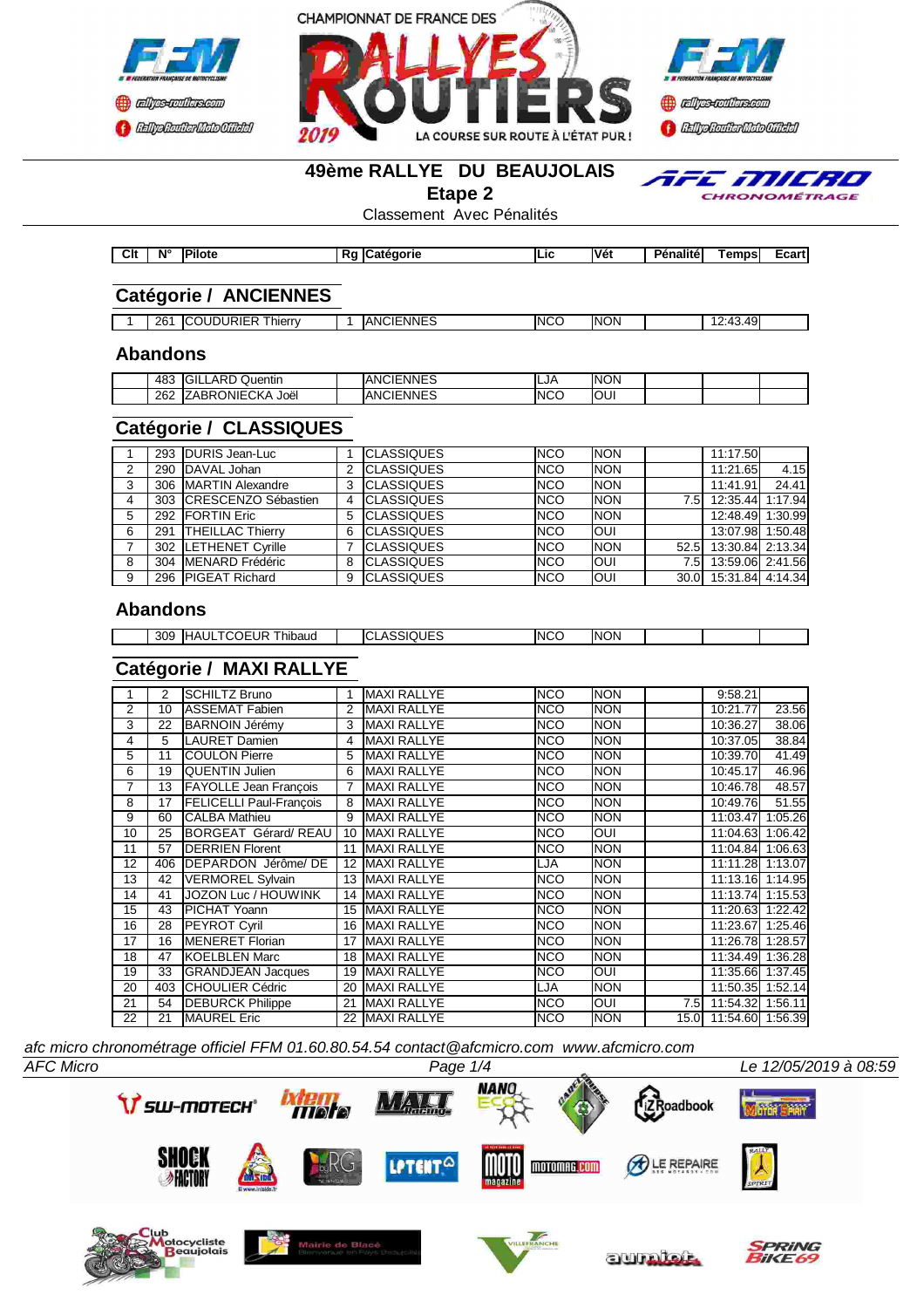





TFE MILRO CHRONOMÉTRAGE

# 49ème RALLYE DU BEAUJOLAIS

Etape 2

Classement Avec Pénalités

| Clt<br>__ | <b>N°</b> | <b>Pilote</b> | πι | <b>aorie</b> | Lic | lVé۱ | $\frac{1}{2} \left( \frac{1}{2} \right) \left( \frac{1}{2} \right) \left( \frac{1}{2} \right) \left( \frac{1}{2} \right) \left( \frac{1}{2} \right) \left( \frac{1}{2} \right) \left( \frac{1}{2} \right) \left( \frac{1}{2} \right) \left( \frac{1}{2} \right) \left( \frac{1}{2} \right) \left( \frac{1}{2} \right) \left( \frac{1}{2} \right) \left( \frac{1}{2} \right) \left( \frac{1}{2} \right) \left( \frac{1}{2} \right) \left( \frac{1}{2} \right) \left( \frac$<br>--<br>.nalita<br>. . | amne<br>וסו<br>יכטו. | $-0.0$<br>–∿ar u<br>__ |
|-----------|-----------|---------------|----|--------------|-----|------|----------------------------------------------------------------------------------------------------------------------------------------------------------------------------------------------------------------------------------------------------------------------------------------------------------------------------------------------------------------------------------------------------------------------------------------------------------------------------------------------------|----------------------|------------------------|

# **Catégorie / MAXI RALLYE**

| 23 |     | 402 FORNI Mathieu              |    | 23 MAXI RALLYE     | ILJA        | <b>NON</b> |                  | 12:19.88 2:21.67 |  |
|----|-----|--------------------------------|----|--------------------|-------------|------------|------------------|------------------|--|
| 24 |     | 424 BOISSERIE Philippe         | 24 | <b>MAXI RALLYE</b> | ILJA        | <b>NON</b> | 7.5I             | 12:21.56 2:23.35 |  |
| 25 |     | 404 <b>IDOUX</b> Vincent       |    | 25 MAXI RALLYE     | LJA         | <b>NON</b> |                  | 12:29.34 2:31.13 |  |
| 26 | 44  | <b>BASELLO Florent</b>         |    | 26 MAXI RALLYE     | <b>INCO</b> | <b>NON</b> |                  | 12:34.29 2:36.08 |  |
| 27 |     | 416 BAUDIN Guilhem             | 27 | <b>MAXI RALLYE</b> | LJA         | <b>NON</b> | 7.5 <sub>1</sub> | 12:37.42 2:39.21 |  |
| 28 |     | 409 <b>IOLSCHEWSKI</b> William |    | 28 MAXI RALLYE     | ILJA        | <b>NON</b> | 15.0I            | 12:45.04 2:46.83 |  |
| 29 |     | 410 ROUX Nicolas               |    | 29 MAXI RALLYE     | LJA         | <b>NON</b> | 15.0I            | 12:57.99 2:59.78 |  |
| 30 | 401 | <b>IFONTESSE Sébastien</b>     | 30 | <b>MAXI RALLYE</b> | LJA         | <b>NON</b> |                  | 13:23.05 3:24.84 |  |
| 31 | 55  | <b>LAMOUR Marc</b>             | 31 | <b>MAXI RALLYE</b> | <b>NCO</b>  | <b>NON</b> |                  | 13:34.86 3:36.65 |  |
| 32 |     | 413 IGALEN Jason               | 32 | <b>MAXI RALLYE</b> | LJA         | <b>NON</b> | 7.5I             | 14:58.59 5:00.38 |  |
|    |     |                                |    |                    |             |            |                  |                  |  |

## **Abandons**

| 30 | <b>IMOTTAZ Rémi</b>        | <b>MAXI RALLYE</b>  | INCO | <b>NON</b> |  |  |
|----|----------------------------|---------------------|------|------------|--|--|
| 21 | <b>IPOTIER Guillaume</b>   | <b>MAXI RALLYE</b>  | INCO | <b>NON</b> |  |  |
| 58 | <b>IBOURGEOIS Frédéric</b> | IMAXI RALLYE        | INCO | <b>NON</b> |  |  |
| 37 | <b>INOVET</b><br>™hibaut   | <b>IMAXI RALLYE</b> | INCO | <b>NON</b> |  |  |

### **Hors-Courses**

| 400 | -----<br>_aurent<br>. .<br>1 L.                             | $\sqrt{2}$<br>IMAXI<br>י ∆י<br>$\ddotsc$<br>v | LJA  | <b>INON</b> |  |  |
|-----|-------------------------------------------------------------|-----------------------------------------------|------|-------------|--|--|
| 408 | $\overline{\phantom{0}}$<br>$ -$<br>-<br>oland<br>٠h<br>. . | $\sqrt{2}$<br>IMAXI<br>∍^∙<br>e.<br>v         | .LJA | <b>INON</b> |  |  |

# **Catégorie / RALLYE 1**

|    | 4   | <b>BREBAN Luc</b>          |                 | <b>RALLYE 1</b>     | <b>NCO</b> | <b>NON</b> |     | 10:12.22         |       |
|----|-----|----------------------------|-----------------|---------------------|------------|------------|-----|------------------|-------|
| 2  | 12  | <b>GALTIER Frédéric</b>    |                 | <b>RALLYE 1</b>     | <b>NCO</b> | <b>NON</b> |     | 10:25.22         | 13.00 |
| 3  | 8   | DAVID Maxime               | 3               | <b>RALLYE 1</b>     | <b>NCO</b> | <b>NON</b> |     | 10:44.87         | 32.65 |
| 4  | 18  | <b>GAMBINO Davy</b>        | 4               | <b>RALLYE 1</b>     | <b>NCO</b> | <b>NON</b> |     | 10:53.97         | 41.75 |
| 5  | 93  | <b>ICASTELEYN Rémi</b>     | 5               | <b>RALLYE 1</b>     | <b>NCO</b> | <b>NON</b> |     | 10:53.98         | 41.76 |
| 6  | 99  | <b>IDEVILLARD Mathieu</b>  | 6               | <b>RALLYE 1</b>     | <b>NCO</b> | <b>NON</b> |     | 11:22.92 1:10.70 |       |
| 7  | 96  | <b>BUISSON Luc</b>         |                 | <b>RALLYE 1</b>     | <b>NCO</b> | <b>NON</b> |     | 11:24.69 1:12.47 |       |
| 8  |     | 435 CONSTANTIN Yves        | 8               | <b>RALLYE 1</b>     | LJA        | <b>NON</b> | 7.5 | 11:27.60 1:15.38 |       |
| 9  |     | 114 BOUHATOUS Gabriel      | 9               | RALLYE <sub>1</sub> | <b>NCO</b> | <b>NON</b> |     | 11:28.85 1:16.63 |       |
| 10 | 432 | <b>IOSSEDAT Rémi</b>       | 10 <sup>1</sup> | <b>RALLYE 1</b>     | LJA        | <b>NON</b> |     | 11:28.97 1:16.75 |       |
| 11 |     | 426 SARBONI Julien / TRCOT | 11              | <b>RALLYE 1</b>     | LJA        | <b>NON</b> |     | 11:31.73 1:19.51 |       |
| 12 | 97  | <b>BRUN Eudes</b>          |                 | 12 RALLYE 1         | <b>NCO</b> | <b>NON</b> |     | 11:33.23 1:21.01 |       |
| 13 | 430 | RIZZO Jérémy               |                 | 13 RALLYE 1         | LJA        | <b>NON</b> |     | 11:35.21 1:22.99 |       |
| 14 |     | 124 CHAPAS Tom             |                 | 14 RALLYE 1         | <b>NCO</b> | <b>NON</b> |     | 11:39.58 1:27.36 |       |
| 15 | 120 | <b>LEGER Pascal</b>        |                 | 15 RALLYE 1         | <b>NCO</b> | <b>NON</b> |     | 11:39.75 1:27.53 |       |
| 16 | 94  | <b>ILARUE Gilles</b>       |                 | 16 RALLYE 1         | <b>NCO</b> | OUI        |     | 11:40.39 1:28.17 |       |
| 17 | 420 | <b>IBERNARD Thibaut</b>    | 17              | RALLYE <sub>1</sub> | LJA        | <b>NON</b> |     | 11:44.20 1:31.98 |       |
| 18 | 113 | <b>IGROSSE Johann</b>      |                 | 18 RALLYE 1         | <b>NCO</b> | <b>NON</b> |     | 11:56.25 1:44.03 |       |
| 19 |     | 105 ISIMONNET Hervé        |                 | 19 RALLYE 1         | <b>NCO</b> | OUI        |     | 12:09.20 1:56.98 |       |
| 20 |     | 104 PREUDHOMME Benjami     | 20              | <b>RALLYE 1</b>     | <b>NCO</b> | <b>NON</b> |     | 12:14.95 2:02.73 |       |
| 21 |     | 116 DEWAS Albert           | 21              | <b>RALLYE 1</b>     | <b>NCO</b> | <b>NON</b> |     | 12:16.63 2:04.41 |       |
| 22 |     | 425 AULAS Cyril            |                 | 22 RALLYE 1         | LJA        | <b>NON</b> |     | 12:22.15 2:09.93 |       |

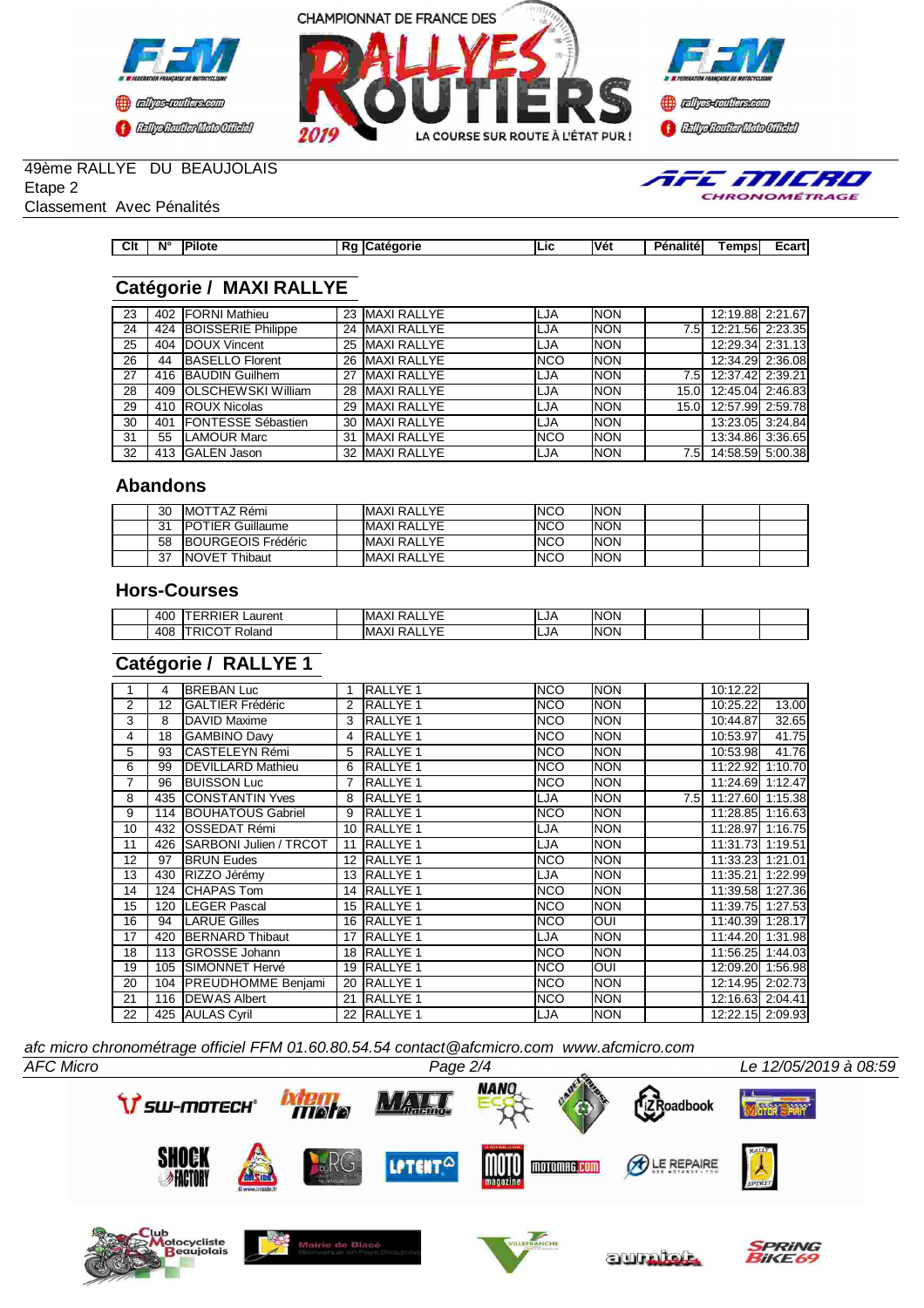





TFE MILRO CHRONOMÉTRAGE

## 49ème RALLYE DU BEAUJOLAIS

Etape 2

Classement Avec Pénalités

# **Catégorie / RALLYE 1**

| 23 |    | 123 IMOREAU Loane            | 23 RALLYE 1            | INCO | <b>INON</b> |      | 12:30.73 2:18.51        |  |
|----|----|------------------------------|------------------------|------|-------------|------|-------------------------|--|
| 24 | 91 | <b>IGRATIOT Caroline</b>     | 24 RALLYE <sub>1</sub> | INCO | <b>INON</b> |      | 12:35.36 2:23.14        |  |
| 25 |    | 428 BARTOLO Cédric           | 25 RALLYE 1            | LJA  | <b>INON</b> | 7.51 | 12:48.61 2:36.39        |  |
| 26 |    | 130 BAUMGARTNER Jérôme       | 26 RALLYE 1            | INCO | <b>INON</b> |      | 12:51.83 2:39.61        |  |
| 27 |    | 107 IMATHIEU Sylvain         | 27 RALLYE 1            | INCO | <b>INON</b> |      | 12:57.38 2:45.16        |  |
| 28 |    | 109 <b>IFRANCOIS</b> Nicolas | 28 RALLYE 1            | INCO | <b>INON</b> |      | 1:00.0 13:41.33 3:29.11 |  |
| 29 |    | 422 FOURNIER Martial         | 29 RALLYE 1            | LJA  | <b>INON</b> |      | 14:16.49 4:04.27        |  |

**Clt N° Pilote Rg Catégorie Lic Vét Pénalité Temps Ecart**

### **Abandons**

| 100 | <b>WILK Stéphane</b>    | <b>RALLYE</b> | INCO | <b>INON</b> |  |  |
|-----|-------------------------|---------------|------|-------------|--|--|
| 101 | <b>IBACCA Ricardo</b>   | <b>RALLYE</b> | INCO | <b>INON</b> |  |  |
| 115 | <b>IDELACROIX Alain</b> | RALLYE        | INCO | IOUI        |  |  |

#### **Hors-Courses**

| $A \Omega$<br>∼<br>$\overline{ }$<br>᠇◡ | $\sim$ nom $\sim$<br>em\<br>. . | $\mathbf{v}$<br>$\cdot$<br>$\mathbf{v}$<br>`` | ILJA | INO<br>١N |  |  |
|-----------------------------------------|---------------------------------|-----------------------------------------------|------|-----------|--|--|
|                                         |                                 |                                               |      |           |  |  |

### **Catégorie / RALLYE 2**

|    | 20             | NIMIS Benoit                | 1  | RALLYE <sub>2</sub> | <b>NCO</b>  | <b>NON</b> |      | 10:04.69             |       |
|----|----------------|-----------------------------|----|---------------------|-------------|------------|------|----------------------|-------|
| 2  | 163            | JOUANEN Vincent             | 2  | RALLYE <sub>2</sub> | <b>INCO</b> | <b>NON</b> |      | 10:08.49             | 3.80  |
| 3  | 6              | AULAS Jean-Mary             | 3  | RALLYE <sub>2</sub> | INCO        | <b>NON</b> |      | 10:15.09             | 10.40 |
| 4  | 456            | <b>COULANGES Charlie</b>    | 4  | RALLYE <sub>2</sub> | LJA         | <b>NON</b> |      | 10:21.59             | 16.90 |
| 5  | $\overline{7}$ | <b>BREBION Tanguy</b>       | 5  | <b>RALLYE 2</b>     | <b>NCO</b>  | <b>NON</b> |      | 10:22.09             | 17.40 |
| 6  | 165            | <b>IDELORME</b> Maxime      | 6  | <b>RALLYE 2</b>     | NCO         | <b>NON</b> |      | 10:34.42             | 29.73 |
| 7  | 15             | <b>GONZALEZ Emmanuel</b>    | 7  | <b>RALLYE 2</b>     | <b>NCO</b>  | <b>NON</b> |      | 10:39.83             | 35.14 |
| 8  | 463            | <b>DEGOND Clément</b>       | 8  | <b>RALLYE 2</b>     | LJA         | <b>NON</b> |      | 10:40.72             | 36.03 |
| 9  | 164            | <b>IPETUAUD-LETANG Brun</b> | 9  | <b>RALLYE 2</b>     | <b>NCO</b>  | <b>INO</b> |      | 11:04.53             | 59.84 |
| 10 | 174            | <b>BEAUCOUD Andy</b>        | 10 | RALLYE <sub>2</sub> | INCO        | <b>NON</b> |      | 11:04.98 1:00.29     |       |
| 11 |                | 452 BERTHELOT Julien        | 11 | <b>RALLYE 2</b>     | LJA         | <b>NON</b> |      | 11:09.55 1:04.86     |       |
| 12 | 161            | <b>ICADENET Clément</b>     | 12 | RALLYE <sub>2</sub> | <b>NCO</b>  | <b>NON</b> | 7.5  | 11:09.86 1:05.17     |       |
| 13 | 465            | <b>DEBIZE Grégory</b>       | 13 | RALLYE <sub>2</sub> | LJA         | <b>NON</b> |      | 11:23.62 1:18.93     |       |
| 14 |                | 453 METRAT Yannick          | 14 | RALLYE <sub>2</sub> | LJA         | <b>NON</b> |      | 11:27.13 1:22.44     |       |
| 15 | 180            | <b>IOVERNEY Christophe</b>  | 15 | <b>RALLYE 2</b>     | <b>INPH</b> | <b>OUI</b> |      | 11:28.53 1:23.84     |       |
| 16 | 450            | MICHEL J.Christian          | 16 | RALLYE <sub>2</sub> | LJA         | <b>NON</b> |      | 12:10.06 2:05.37     |       |
| 17 | 457            | <b>COMBES Emmanuel</b>      | 17 | RALLYE <sub>2</sub> | LJA         | <b>OUI</b> |      | 12:11.65 2:06.96     |       |
| 18 | 168            | <b>ISTEPHAN Pierre</b>      | 18 | RALLYE <sub>2</sub> | <b>NCO</b>  | <b>NON</b> |      | 12:23.06 2:18.37     |       |
| 19 | 175            | <b>CAILLOT Eric</b>         | 19 | <b>RALLYE 2</b>     | <b>NCO</b>  | <b>OUI</b> |      | 12:25.98 2:21.29     |       |
| 20 | 462            | <b>FELLMANN Eddy</b>        | 20 | RALLYE <sub>2</sub> | LJA         | <b>NON</b> |      | 12:27.95 2:23.26     |       |
| 21 | 162            | <b>DUPUIS Valéryane</b>     | 21 | <b>RALLYE 2</b>     | <b>NCO</b>  | <b>NON</b> |      | 12:28.35 2:23.66     |       |
| 22 | 167            | <b>MOLINET Denis</b>        | 22 | <b>RALLYE 2</b>     | <b>NCO</b>  | <b>OUI</b> |      | 13:13.15 3:08.46     |       |
| 23 | 172            | <b>SCHMUCK Patrick</b>      | 23 | RALLYE <sub>2</sub> | <b>NCO</b>  | <b>OUI</b> | 7.51 | 13:30.01 3:25.32     |       |
| 24 | 173            | MESSEGHEM Christian         | 24 | RALLYE <sub>2</sub> | <b>NCO</b>  | <b>OUI</b> |      | 13:38.89 3:34.20     |       |
| 25 |                | 169 MANEUF Serge            |    | 25 RALLYE 2         | <b>NCO</b>  | <b>OUI</b> |      | 7.5 14:31.87 4:27.18 |       |